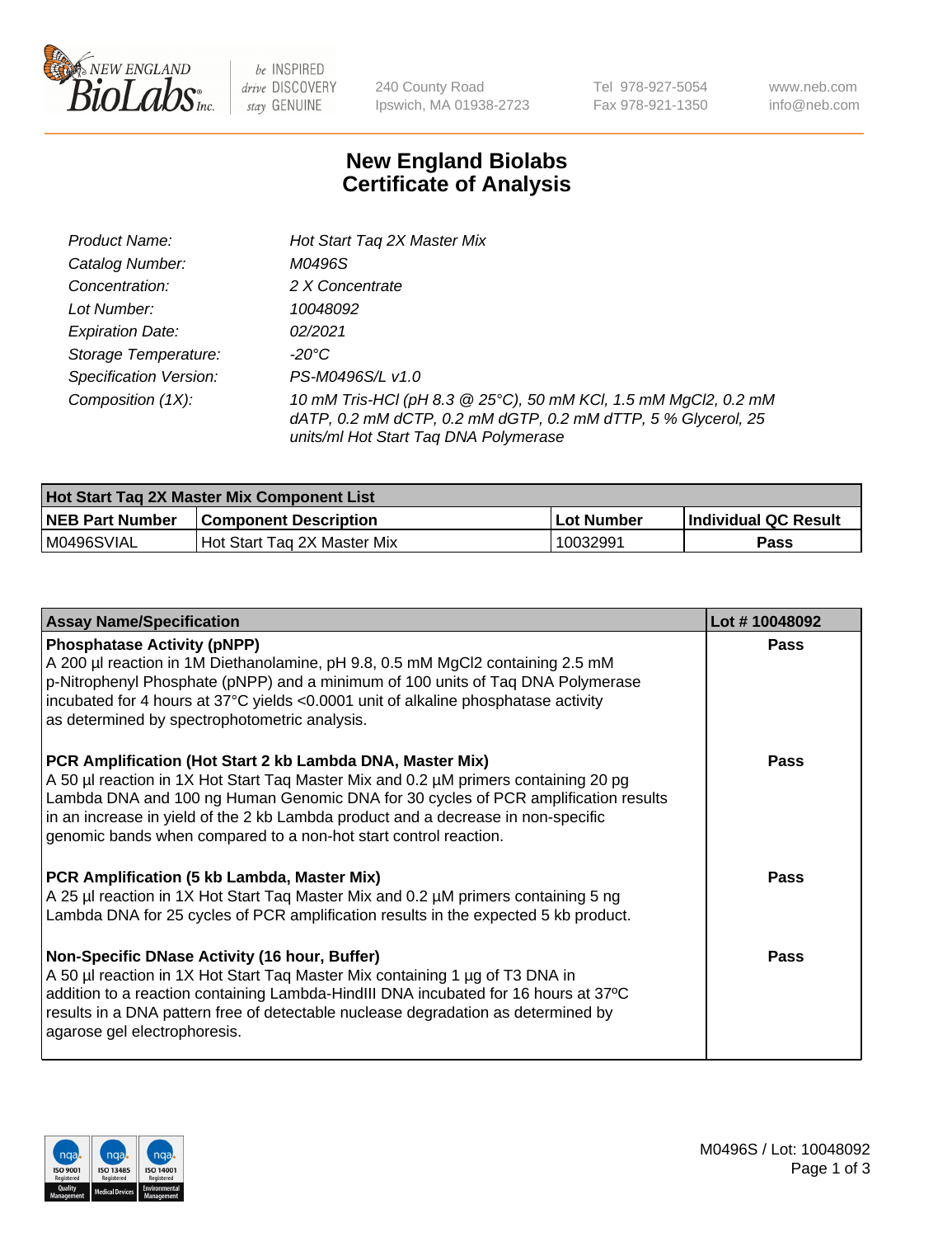

 $be$  INSPIRED drive DISCOVERY stay GENUINE

240 County Road Ipswich, MA 01938-2723 Tel 978-927-5054 Fax 978-921-1350 www.neb.com info@neb.com

| <b>Assay Name/Specification</b>                                                                                                                                                                                                                                                                                                                                                                                                     | Lot #10048092 |
|-------------------------------------------------------------------------------------------------------------------------------------------------------------------------------------------------------------------------------------------------------------------------------------------------------------------------------------------------------------------------------------------------------------------------------------|---------------|
| Inhibition of Primer Extension (Hot Start, Radioactivity Incorporation)<br>A 50 µl primer extension assay in ThermoPol® Reaction Buffer in the presence of 200<br>µM dNTPs including [3H]-dTTP, containing 15 nM primed single-stranded M13mp18 with<br>2.5 units of Hot Start Taq DNA Polymerase incubated for 16 hours at 25°C yields > 95%<br>inhibition when compared to a non-hot start control reaction.                      | <b>Pass</b>   |
| <b>Endonuclease Activity (Nicking)</b><br>A 50 µl reaction in ThermoPol® Reaction Buffer containing 1 µg of supercoiled<br>PhiX174 DNA and a minimum of 20 units of Taq DNA Polymerase incubated for 4 hours at<br>37°C and 75°C results in <10% conversion to the nicked form as determined by agarose<br>gel electrophoresis.                                                                                                     | Pass          |
| <b>Protein Purity Assay (SDS-PAGE)</b><br>Taq DNA Polymerase is ≥ 99% pure as determined by SDS-PAGE analysis using Coomassie<br>Blue detection.                                                                                                                                                                                                                                                                                    | <b>Pass</b>   |
| <b>qPCR DNA Contamination (E. coli Genomic)</b><br>A minimum of 5 units of Hot Start Taq DNA Polymerase is screened for the presence of<br>E. coli genomic DNA using SYBR® Green qPCR with primers specific for the E. coli 16S<br>rRNA locus. Results are quantified using a standard curve generated from purified E.<br>coli genomic DNA. The measured level of E. coli genomic DNA contamination is $\leq 1$ E.<br>coli genome. | <b>Pass</b>   |
| <b>RNase Activity (Extended Digestion)</b><br>A 10 µl reaction in NEBuffer 4 containing 40 ng of a 300 base single-stranded RNA<br>and a minimum of 1 µl of Hot Start Taq 2X Master Mix is incubated at 37°C. After<br>incubation for 4 hours, >90% of the substrate RNA remains intact as determined by<br>gel electrophoresis using fluorescent detection.                                                                        | <b>Pass</b>   |
| <b>Single Stranded DNase Activity (FAM-Labeled Oligo)</b><br>A 50 µl reaction in ThermoPol® Reaction Buffer containing a 10 nM solution of a<br>fluorescent internal labeled oligonucleotide and a minimum of 25 units of Taq DNA<br>Polymerase incubated for 30 minutes at 37°C and 75°C yields <10% degradation as<br>determined by capillary electrophoresis.                                                                    | <b>Pass</b>   |

This product has been tested and shown to be in compliance with all specifications.